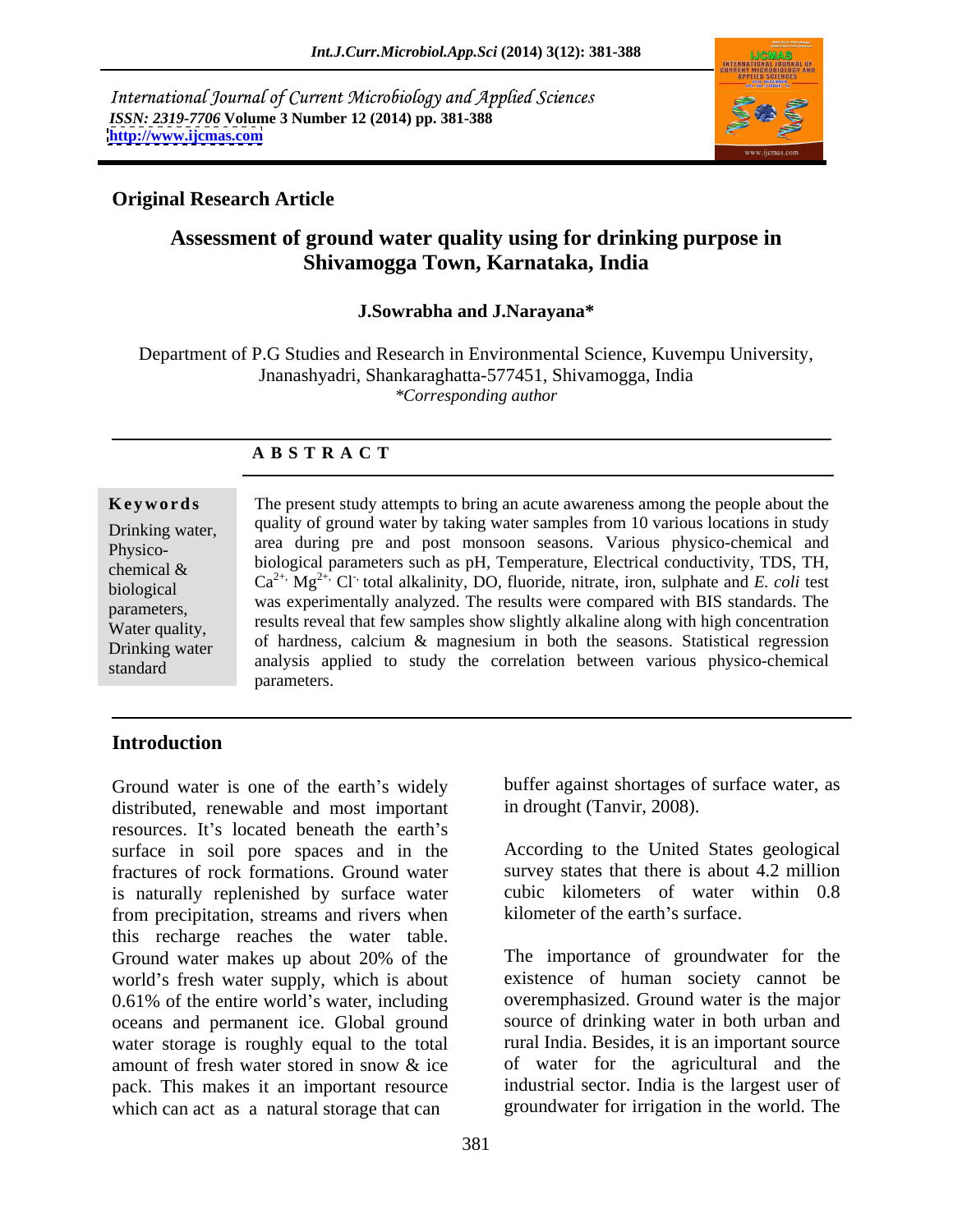drawn amount of groundwater is estimated polluted water at inappropriate place to be 210 billion cubic meters per year enhance the infiltration of harmful sustained by groundwater. According to the 2005 06 agricultural Census of the country, for 2000 put the groundwater usage at about

can quickly deplete. Groundwater is, in on, or leached from the land surface above the groundwater. Even if there are no industrial and domestic pollution sources in **The objective of the present work is to** the area, it is important to realize that the **assess the quality of groundwater used for**  water may not be free from contaminants, and should be tested before human consumption. **Material and Methods**

Groundwater quality has become an **Study area** important water resources issue due to rapid lowland, & too much use of fertilizers, pesticides in agriculture (Joarder *et al.*, about 50km<sup>2</sup> (19.31 square miles) (Fig.1).<br>2008) Over burden of the population The climate of Shivamogga is tropical wet 2008). Over burden of the population unrestricted exploration and dumping of the

compared to 105 billion cubic meters in compounds to the ground water (Pandey and China and 100 billion cubic meters in US Tiwari, 2009a). Pollution can come from (Shankar *et al.,* 2011). Indian agriculture is two types of sources, point and non-point. 60.4 percent of the net irrigated area is contaminate groundwater include landfills, irrigated using groundwater. In addition buried gasoline or oil storage tanks, septic around 80% of the rural population relies on systems, industrial sources and accidental groundwater for meeting their drinking spills. Non-point sources tend to be in the water needs. Water utilization projections form of pesticides and nutrients that enter 50% (Sophocleous, 2002). operations or the widespread use of road Generally, both groundwater and surface discharge their effluent without proper water can provide safe drinking water, as treatment into nearby open pits or pass them long as the sources are not polluted and the through unlined channels, resulting in the water is sufficiently treated. Groundwater is contamination of ground water (Jinwal and preferable over surface water for a number Dixit, 2008). The incidence of ground water of reasons. First of all, groundwater is pollution is highest in urban areas where reliable during droughts, while surface water large volumes of waste are concentrated and general, easier and cheaper to treat than According to WHO organization, about 80% surface water, because it tends to be less of all the diseases in human beings are polluted. Groundwater can become caused by water. Once the groundwater is contaminated, by many of the same contaminated, its quality cannot be restored pollutants that contaminate surface water. by stopping the pollutants from the source. It Pollution of groundwater occurs when therefore becomes imperative to regularly contaminants are discharged to, deposited monitor the quality of groundwater and to enhance the infiltration of harmful Point sources are identifiable and localized sources of pollution. Point sources that can the soil as result of intense agricultural salts and chemicals. Most of the industries discharge into relatively small areas. device ways and means to protect it.

# **drinking in Shivamogga town**

# **Study area**

increase of population, urbanization, Shivamogga city is located at  $13^{\circ} 55^{\circ} 18^{\circ} N$ , pressure, unplanned urbanization, and dry. Summer average temperature 20 Shivamogga city is located at  $13^0 55^1 18^{11} N$ ,<br>75<sup>0</sup> 34<sup>-1</sup> 12<sup>11</sup> E. The city has a total area of about  $50 \text{km}^2$  (19.31 square miles) (Fig.1). about  $50 \text{km}^2$  (19.31 square miles) (Fig.1).<br>The climate of Shivamogga is tropical wet 35 degree centigrade. Shivamogga is a part of a region vernacularly known as Malnadu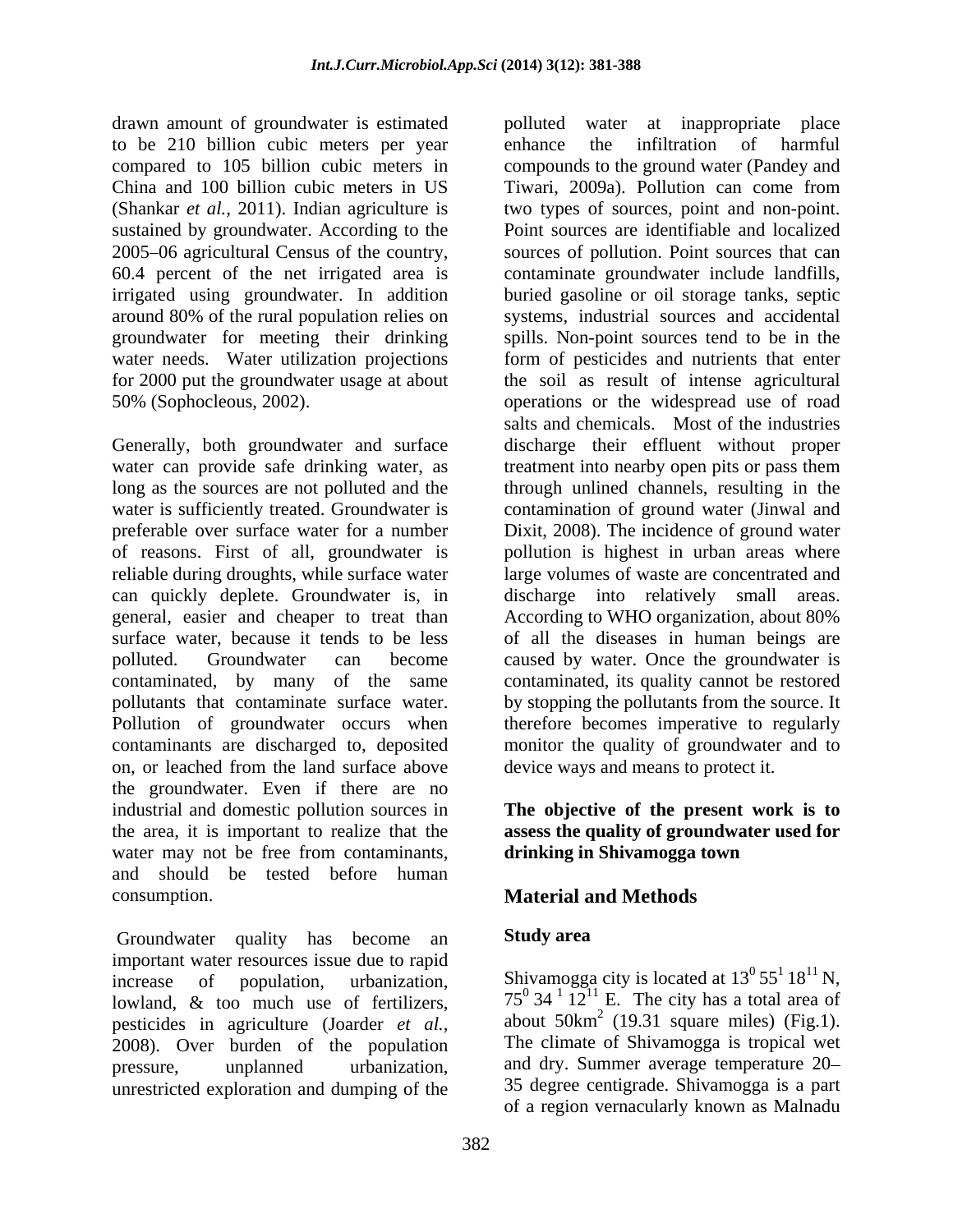in Karnataka. Shivamogga city is divided 2013). In the study pH value ranges between into 35 Municipal wards/ Divisions. From 6.7 and 8.2 in pre monsoon season & 6.9 to

### **Sample collection**

For Physico chemical and biological analysis the following standard methods &

| <b>Parameters</b>      | &<br><b>Intruments</b><br>- Used<br>Methods<br><b>Followed</b> |
|------------------------|----------------------------------------------------------------|
| pH                     | pH pen-pH $ep^{\circledR}$                                     |
| TDS & Conductivity     | Water analyzer kit<br>371(Systronics)                          |
| Alkalinity, Hardness,  | Titrimetric                                                    |
| D.O, Chloride, Calcium | method                                                         |
| Nitrate.<br>Iron<br>&  | <b>UV-VIS</b>                                                  |
| Sulphate               | spectrophotometer                                              |
|                        | 119 (Systronics)                                               |
| E. coli                | E. coli test kit                                               |
|                        | (Himedia)                                                      |

values of the sampling points. The pH value mineral and organic components. pH below 6.5 starts corrosion in pipes (Pandya *et al.,*

the 35 wards in the city, 10 sites are selected 8.2 in post monsoon season. It is within the for the study. prescribed limit of BIS. TDS is sum of the Groundwater samples were collected from gases (like oxygen) reduces utility of water ten (10) various locations within study area for drinking irrigation and industrial purpose during pre & post monsoon season. Samples (Pandya *et al.,* 2013). In the present study were collected in polythene bottles to avoid Total Dissolved Solid ranges from 107 to unpredictable changes in characteristic as 304 mg/L, in pre monsoon season and136 to per standard procedure (APHA, 1998) 384mg/L in post monsoon season, TDS is (Table 1). due to high dissolved salts of Ca, Mg and **Methodology**  analysis (Sandeep *et al.,* 2009). All the instruments used dissolved mineral matter content. If the TDS **Parameters** Methods Used present study conductivity ranges from 294 **Intruments &**  (Ananthakrishnan *et al.,* 2012). In the **Followed** to 744 µs/cm in pre monsoon season and  $pH$  pH pen-pH ep<sup>®</sup> 306 to 745  $\mu$ s/cm in post monsoon season. TDS & Conductivity Water analyzer kit  $\vert$  is considered analyzer kit pre monsoon season and 100 to 306 mg/L,  $\frac{371(Systronics)}{200(Systronics)}$  in post monsoon season; it is not in the Alkalinity, Hardness, Titrimetric prescribed limit of BIS. Alkalinity is the D.O, Chloride, Calcium | method and cause of carbonate and bicarbonate ion and method cause of carbonate and bicarbonate ion and Nitrate, Iron  $\&$  UV-VIS its salts (Pandev *et al.* 2009b). The Sulphate spectrophotometer hydroxide, carbonates and bicarbonates UV-VIS its salts (Pandey *et al.,* 2009b). The  $119$  (Systronics)  $\vert$  orchably released from limestone *E. coli E. coli* test kit sedimentary rocks, carbonate rich soils, (Himedia) cleaning agents contributes to the alkalinity. **Results and Discussion natural water.** Higher value of it impacts a Table 2 and 3 shows physico chemical for human consumption (Ananthakrishnan et of drinking water is an important index of samples between 28.36 to 162.0 mg/L, in acidity, alkalinity and resulting value of the pre monsoon season, and 51.04 to 198.52 in acidic-basic interaction of a number of its post monsoon season; Cl content is within cations and anions concentration. A high contents of dissolve solids elevates the density of water, influences solubility of Fe. It requires specific cation and anion values of Total Dissolved Solids are in the prescribed limit of BIS. Electrical conductivity depends on the function of is high then EC will be high 306 to 745 µs/cm in post monsoon season. Alkalinity ranges from 106 to 298 mg/L; in probably released from limestone Chlorides are common constituents of all salty taste of water, making it unacceptable al, 2012). The chlorides contents in the the limit of BIS.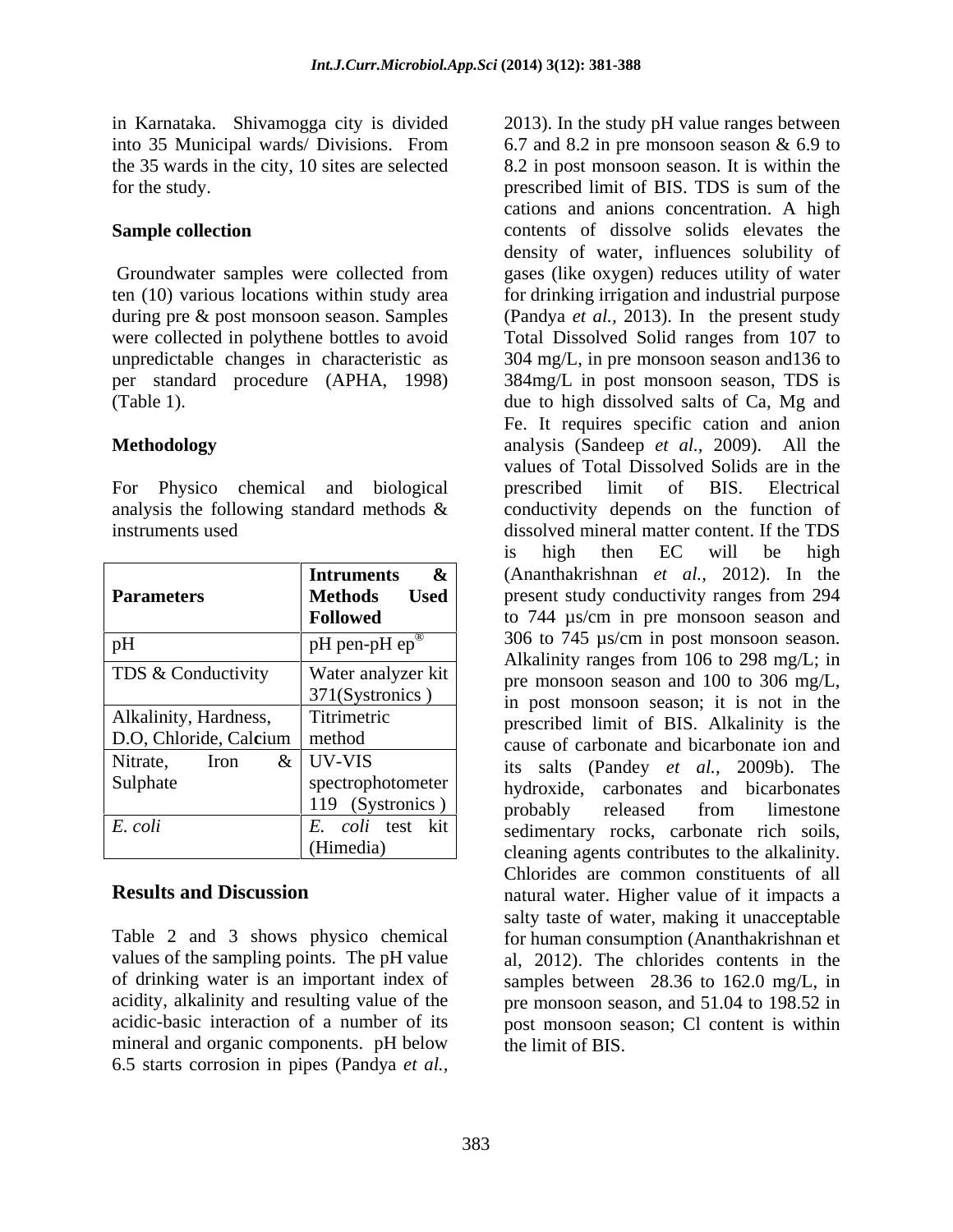|                      |                                   |        | S.No   NAME OF THE   Depth of   SOURCE   APPARENT WATER   USES |                      | OF |
|----------------------|-----------------------------------|--------|----------------------------------------------------------------|----------------------|----|
| <b>SITES</b>         | boaring                           |        | <b>QUALITY</b>                                                 | <b>WATER</b>         |    |
| Sahyadri Nager       | Approx.18   Under<br><b>Ofeet</b> | ground | Colourless, odourless                                          | Drinking<br>domestic |    |
|                      |                                   | water  |                                                                | purposes             |    |
| Kuvempunagar         | 300feet                           |        | Colourless, odourless                                          |                      |    |
| Navale               | 350feet                           |        | Colourless, odourless                                          |                      |    |
| Chatnalli            | 300feet                           |        | Colorless, odorless                                            |                      |    |
| Gandhinagar          | 45feet                            |        | Colourless, odourless                                          |                      |    |
| Vinobanagar(well     | 25feet                            |        | Colourless, odourless                                          |                      |    |
| water)               |                                   |        |                                                                |                      |    |
| Koteroad(well water) | 33feet                            |        | Colourless, odourless                                          |                      |    |
| Urgadur              | 266feet                           |        | Colourless, odourless                                          |                      |    |
| Venkatesh nagar      | 200feet                           |        | Colourless, odourless                                          |                      |    |
| 10 Hosmane           | 400feet                           |        | Colourless, odourless                                          |                      |    |

**Table.1** Details of sampling sites

**Table.2** Physico-chemical & biological parameters at different sampling sites recorded during pre monsoon season (March to May 2012)

|                                |                                                                                         | Site Site    | Site          | Site | Site  | <b>Site</b> | Site                    | Site  | DIN.<br>  Site<br><b>Standa</b> |
|--------------------------------|-----------------------------------------------------------------------------------------|--------------|---------------|------|-------|-------------|-------------------------|-------|---------------------------------|
| $\frac{5}{N_0}$ Parameters     | $\left \begin{array}{c c}\n\text{Site I} & \text{Sue} \\ \text{II}\n\end{array}\right $ | $\mathbf{I}$ | $\vert$ IV    |      | VI.   | $\vert$ VII | $\vert$ VIII $\vert$ IX |       | $\Lambda$                       |
|                                | 8.2                                                                                     |              |               |      |       |             |                         |       | $6.5 - 8.5$                     |
| Temperature                    |                                                                                         |              |               |      |       |             |                         |       |                                 |
| Conductivity $(\mu s/cm)$      | 672                                                                                     | 306<br>413   | 306           |      |       | าวท         |                         |       |                                 |
| TDS (ppm)                      | 304.                                                                                    |              |               |      |       |             |                         |       | 500                             |
| Alkalinity (ppm)               | 256                                                                                     |              | 112           |      |       |             |                         |       | 200                             |
| $\sqrt{\text{Chloride (ppm)}}$ | 70.9                                                                                    |              | 28.36         |      |       | 51.0        | 36.0                    |       | 250                             |
| Total hardness(ppm)            |                                                                                         |              |               |      |       |             |                         |       | 300-                            |
| Calcium(Ca)                    | 66.4                                                                                    | 44.0         | 30.4<br>36.05 |      |       | 33.6        | 272                     |       |                                 |
| Magnesium (Mg)                 | 26.88                                                                                   |              |               |      |       |             |                         |       |                                 |
| 10 Sulphate (ppm)              | 25.26                                                                                   | 23.8         | 13.28         |      |       | 12.08       | 18.4                    |       | 200                             |
| Iron(ppm)                      | 0.02                                                                                    |              |               |      | 0.008 | 0.08        |                         | ).007 |                                 |
| 12 Nitrate(ppm)                | 0.03                                                                                    |              |               |      |       |             |                         |       |                                 |
| 13 Dissolved $O_2(ppm)$        |                                                                                         | -4.3         |               |      |       |             |                         |       |                                 |
| 14 Fluoride                    | 0.006                                                                                   |              | 0.006         |      | 0.006 | 0.005       | 0.008                   | .007  | $1 - 1.5$<br>,UUO               |
| $15 \mid$ E.coli               | Nil                                                                                     | Nil.         |               |      | Nil   |             |                         |       | Nil -<br>Nil                    |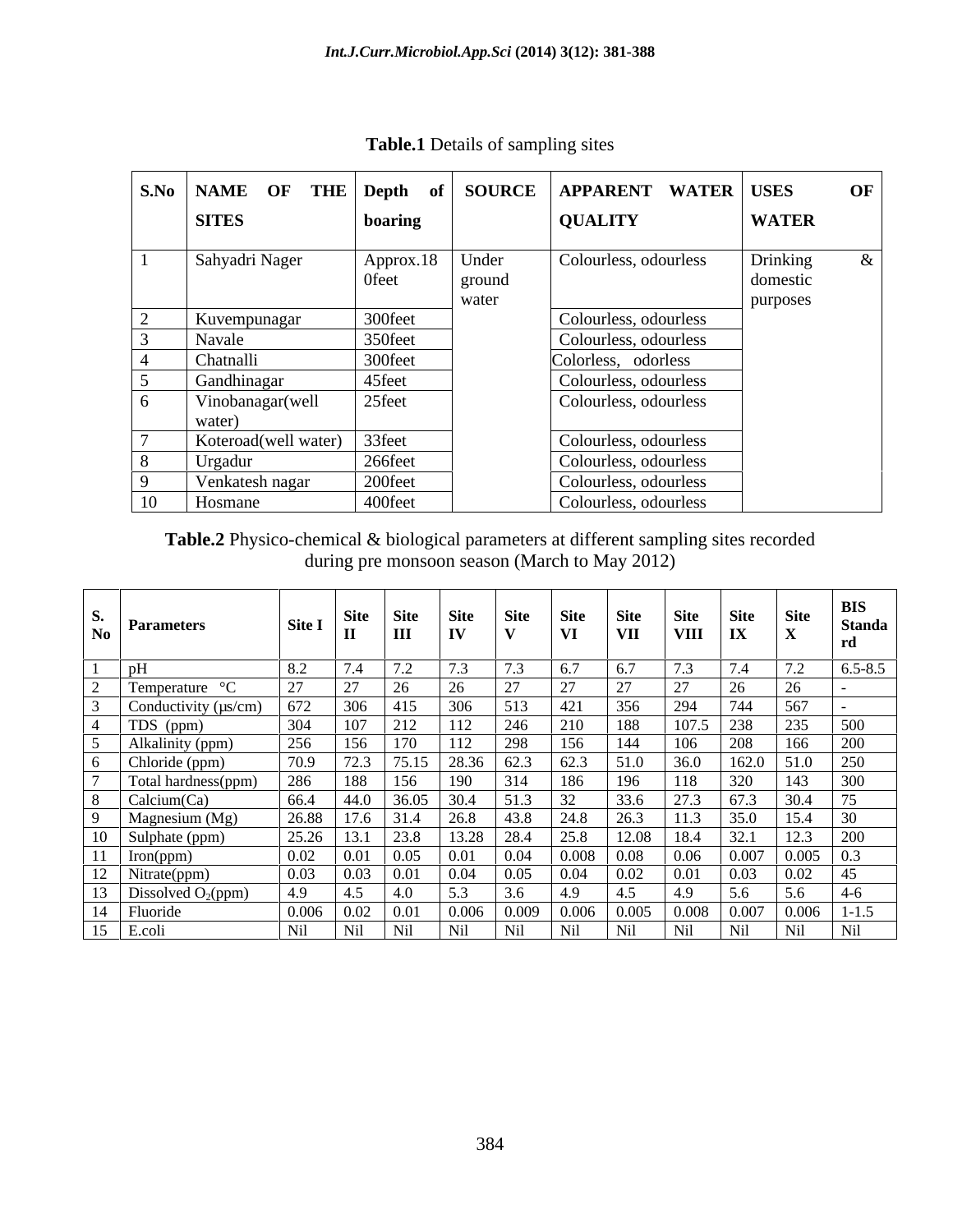| <b>Parameters</b><br>No.  | $\left  \right.$ Site I $\left  \right.$ $\right $ one                                              | <b>Site</b> | <b>Site</b><br><b>TTT</b> | Site        | Site. |               | <b>Site</b><br><b>VII</b> | VIII  | Site IX |             | <b>Standar</b> |  |
|---------------------------|-----------------------------------------------------------------------------------------------------|-------------|---------------------------|-------------|-------|---------------|---------------------------|-------|---------|-------------|----------------|--|
|                           |                                                                                                     |             |                           |             |       |               |                           |       |         |             |                |  |
| Temperature ° C           | 22.0                                                                                                | 22.0        | 22.0                      |             |       | $\angle$      |                           | 22.0  |         | 220<br>ZZ.U |                |  |
| Conductivity( $\mu$ s/cm) |                                                                                                     | 337         | 465                       | 306         |       |               |                           |       |         | 656         |                |  |
| TDS (ppm)                 |                                                                                                     |             | 44                        |             |       |               |                           | 171.4 |         | 326         |                |  |
| Alkalinity (ppm)          | 204                                                                                                 | 152         | 290                       |             | 306   |               |                           |       |         | 186         |                |  |
| Chloride (ppm)            | 76.57                                                                                               | 33.3        |                           | 58.14 51.04 | 13.14 | 80.83         | 51.04                     | 52.54 |         | 85.1        |                |  |
| Total Hardness(ppm)       |                                                                                                     | 186         | 244                       | 200         |       |               |                           |       |         |             |                |  |
| Calcium(Ca)               | $\begin{array}{ c c c c c c c c } \hline 67.33 & 44.08 & 68.93 & 30.46 & 51.3 \ \hline \end{array}$ |             |                           |             |       | 32.06 38.47   |                           | 32.06 | 69.73   | 32.86       |                |  |
| Magnesium (Mg)            | 27.72                                                                                               | 17.2        | 15.5 29.32                |             | 41.4  | 27.8          | 25.66                     | 24.8  |         | 24.37       |                |  |
| Sulphate(ppm)             | 28.66                                                                                               | 14.2        | 26.99                     | 15.26       | 36.23 | 25.47         | 15.66                     | -14.4 |         |             |                |  |
| Iron(ppm)                 | 0.01                                                                                                | 0.01        |                           | 0.04        | 0.006 | 0.006         | 0.09                      | 0.06  | 0.009   | 0.006       |                |  |
| Nitrate(ppm)              | 0.03                                                                                                |             |                           |             |       |               |                           |       |         |             |                |  |
| Dissolved $O_2(ppm)$      |                                                                                                     |             |                           |             |       |               |                           |       |         |             |                |  |
| Fluoride                  | 0.005                                                                                               |             |                           | 0.005       | 0.008 | $0.006$ 0.006 |                           | 0.005 | 0.008   | 0.005       |                |  |
| t. cou                    | Nil                                                                                                 | Ni1         |                           |             |       | Ni1           |                           |       |         | Nil         |                |  |

Table.3 Physic-chemical & biological parameters at different sampling sites recorded during post monsoon season (November to December, 2011)

Table.4 Karl Pearson's correlation coefficient r is used taking conductivity as dependent variable for all the twelve data points of drinking water

|                 | <b>Parameter</b> Correlation coefficient (r) |
|-----------------|----------------------------------------------|
| PH              | 0.17                                         |
| Temp            | 0.26                                         |
| TDS             | 0.95                                         |
| Alkalinity      | 0.65                                         |
| C               | 0.73                                         |
| TH              | 0.71                                         |
| Ca              | 0.73                                         |
| Mg              | 0.44                                         |
| So <sub>4</sub> | 0.71                                         |
| Fe              | $-0.52$                                      |
| No <sub>3</sub> | 0.30                                         |
| DO              | 0.30                                         |
| $\mathbf{F}$    | 0.45                                         |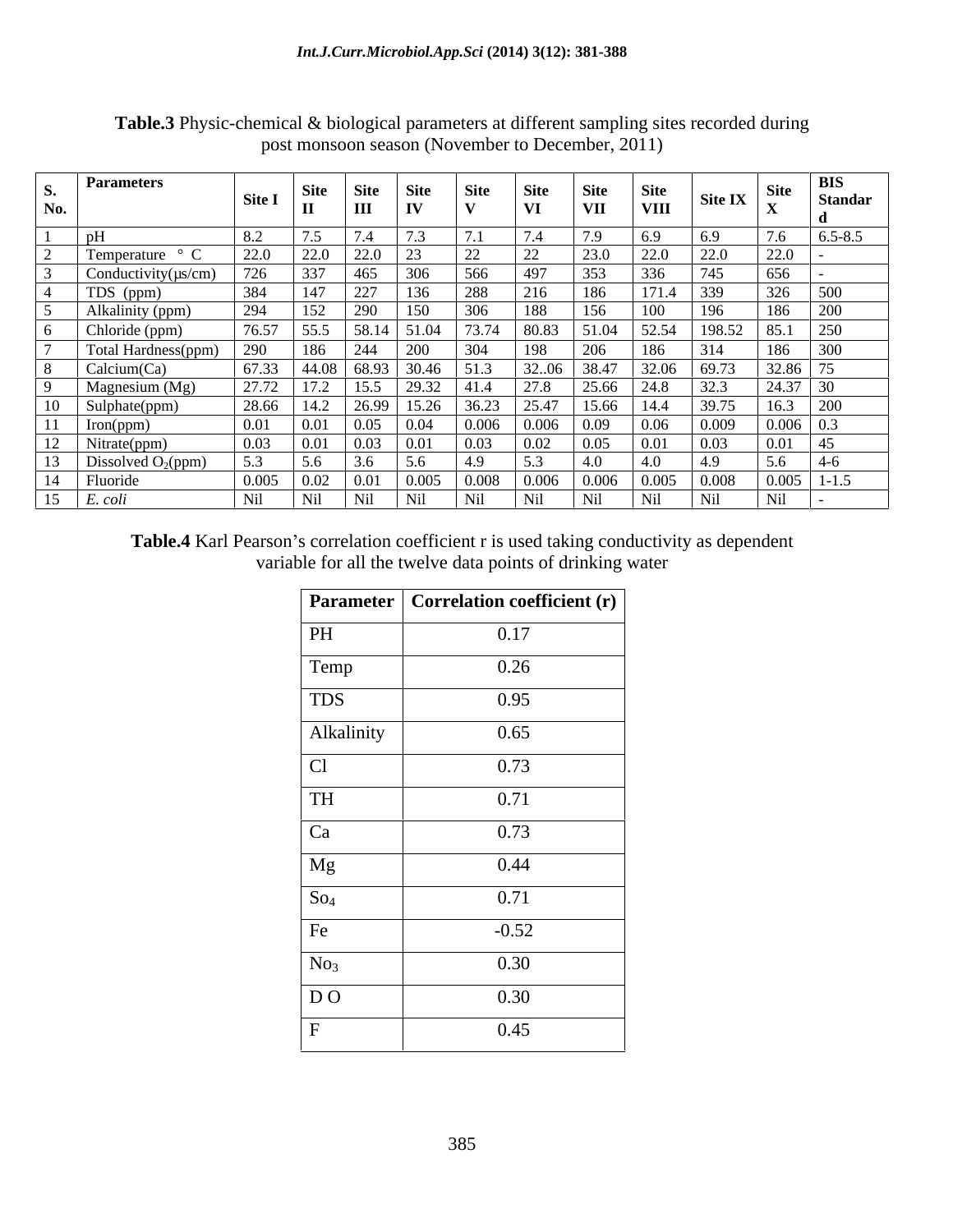

**Fig.2** Correlation coefficient (r)-value compared to Conductivity



of divalent cations of which Ca and Mg of the samples shows above the prescribed are the most abundant in ground water limit of BIS for both hardness & (Jadhav *et al.*, 2012). In the present study magnesium .Calcium ranges from 27.3 to total hardness ranges from 118 to 320 67.3 mg/L, in pre monsoon season & mg/L; in pre monsoon season & 186 to 30.46 to 69.73 mg/L in post monsoon 314 mg/L; in post monsoon season. Magnesium ranges from 11.3 to 43.8 mg/L, in pre monsoon season & 17.2 to to 5.6mg/L in pre monsoon season & 3.6 to

The total hardness is due to the presence 41.4 mg/L in post monsoon season, most magnesium .Calcium ranges from 27.3 to season which is in the prescribed limit of BIS and Dissolved oxygen ranges from 3.6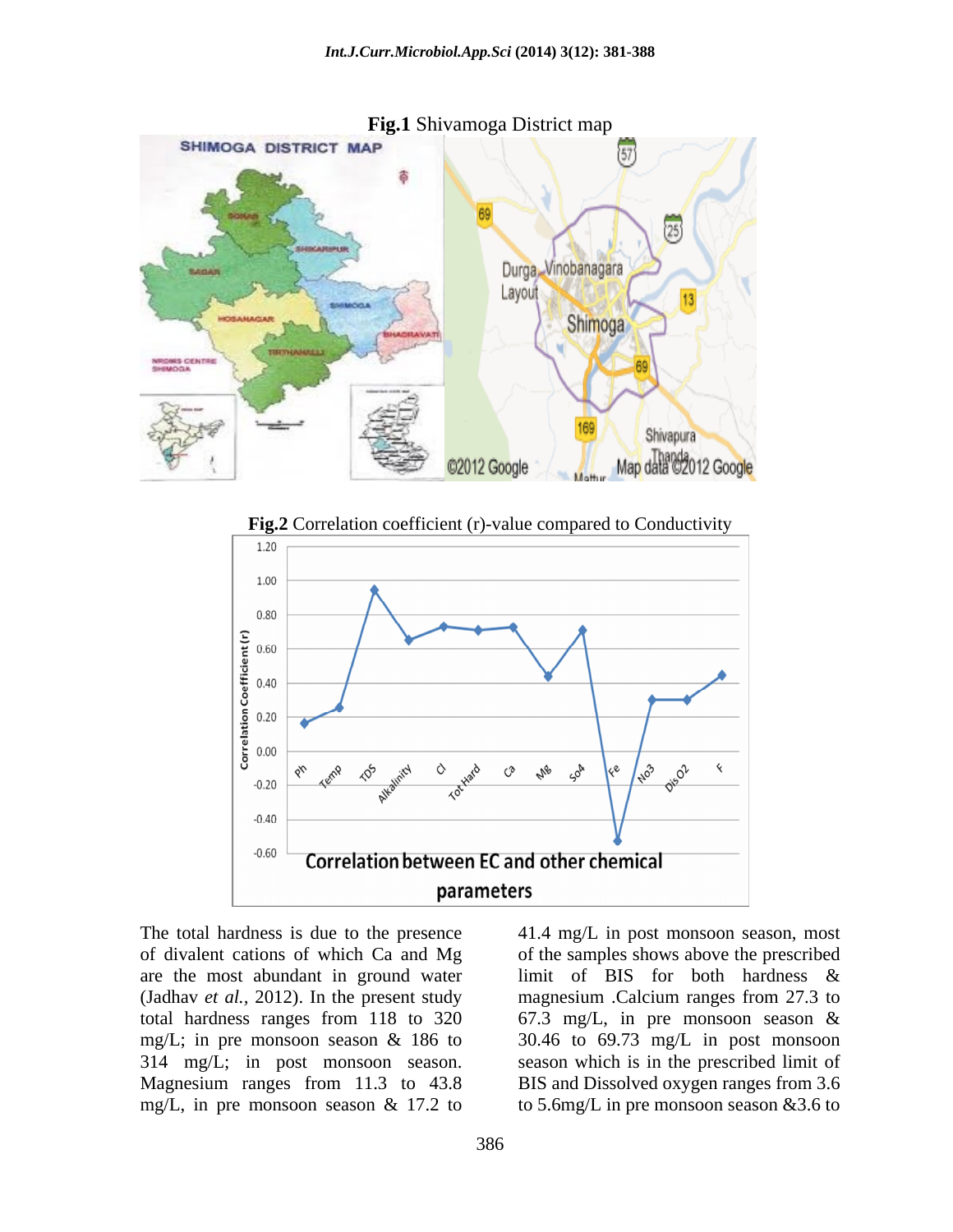5.6 mg/L, in post monsoon season, D.O indicating the nearly pure symptoms of good water quality. Iron ranges from 0.005 good water quality. Iron ranges from 0.005 were crossed prescribed limits of drinking to 0.06 mg/L in pre monsoon & 0.006 to water (BIS) the reason behind this may be 0.09 mg/L in post monsoon season, due to weathering and erosion of bed Fluoride ranges from 0.005 t0 0.02, Nitrate rocks, due to different soil types, Water ranges from 0.01 to 0.05 mg/L in both pre chemistry and different human activities. and post monsoon season and sulphate Present study may be treated as one step ranges from 12.08 to 32.1 mg/L, in pre ahead towards the drinking water quality monsoon season & 14.2 to 39.75 in post monsoon season. Which are all in prescribed limit of BIS & E. Coli is absent in all the samples.

Karl Pearson's correlation coefficient r is University, Jnana Sahyadri, and used taking conductivity as dependent Shankaraghatta for providing facilities to variable for all the twelve data points of drinking water at Shivamogga city, Karnataka, India (Table 4). References

$$
\Sigma XY - \frac{\Sigma X \Sigma y}{n}
$$
  
\n
$$
r = \frac{\sqrt{\Sigma x^2} - \Sigma(x)^2 (\Sigma y^2 - \Sigma(y)^2)}{(\Sigma y^2 - \Sigma(y)^2)}
$$
  
\nHere, n = number of data points  
\nx = values of x-variable  
\ny = values of y - variables;

alkalinity, total hardness, Ca, Mg, Cl, No3,<br>
E D.O. shows moderate degree of public Health Association, F, D.O shows moderate degree of correlation (Fig. 2). This suggest as variation in conductivity, there is variation in alkalinity, total hardness, Ca, Mg, Cl,  $NO<sub>3</sub>$ , F and D.O. therefore alkalinity, total and Rajasthan, India<br>hardness Ca Mo Cl NO<sub>2</sub> F and D.O. are 33(3): 341–349. hardness, Ca, Mg, Cl,  $NO<sub>3</sub>$ , F and D.O. are positively correlated. Iron concentration positively correlated. Iron concentration Jadhav, S.D., Sawant, R.S., Patil, R.S. found to be negatively correlated with 2012. Assessment of ground water<br>respect to conductivity quality of Ajara tahsil from respect to conductivity.

The groundwater samples collected from 10 different locations of Shivamogga town<br>is analyzed and studied. On the basis of the characteristic in is analyzed and studied. On the basis of these analytical findings, the following

Based on the data recorded Ground water Joarder, M.A.M., Raihan, F., Alam, J.B.,

quality in Shivamogga town is acceptable. In few sites where hardness and alkalinity management.

# **Acknowledgement:**

The Authors are grateful to Kuvempu University, Jnana Sahyadri, and carry out the research work.

# **References**

- $r = \frac{1}{(\sqrt{\sum x^2} \sum(x)^2)(\sum y^2 \sum(y)^2)}$  ground water quality & its suitability Here, n = number of data points for drinking purpose in Alathur  $x =$ values of x-variable block  $-$  perambalur district,  $y =$  values of  $y -$  variables; Tamilnadu, India. Pp. 1332–1338. Ananthakrishnan, S., Loganathan, K., Jafer Ahamed, A. 2012. Study on block – perambalur district,
- TDS are highly correlated where Examination of water and alkalinity total hardness Ca Mg Cl No3 wastewater, 20<sup>th</sup> edn. American APHA, 1998. Standard Methods for Examination of water and wastewater, 20<sup>th</sup> edn. American  $x^{\text{th}}$  adm  $y^{\text{th}}$  and  $y^{\text{th}}$  and  $y^{\text{th}}$  and  $y^{\text{th}}$  and  $y^{\text{th}}$  and  $y^{\text{th}}$  and  $y^{\text{th}}$  and  $y^{\text{th}}$  and  $y^{\text{th}}$  and  $y^{\text{th}}$  and  $y^{\text{th}}$  and  $y^{\text{th}}$  and  $y^{\text{th}}$  and  $y^{\text{th}}$  and  $y^{\text{th}}$  a edn. American public Health Association, Washington, D.C.
	- Gupta, S.C. 1991. Chemical character of ground waters in Nagpur district, Rajasthan, India. *J. Environ. Hlth.,*  $33(3)$ :  $341-349$ .
	- 2012. Assessment of ground water quality of Ajara tahsil from Maharashtra, India.
- conclusion can be drawn. India. *Asian J. Exp. Sci.,* 22(3): 311 Jinwal, A., Dixit, S. 2008. Pre and post monsoon variation in physico chemical characteristic in groundwater quality in Bhopal, 316.
	-